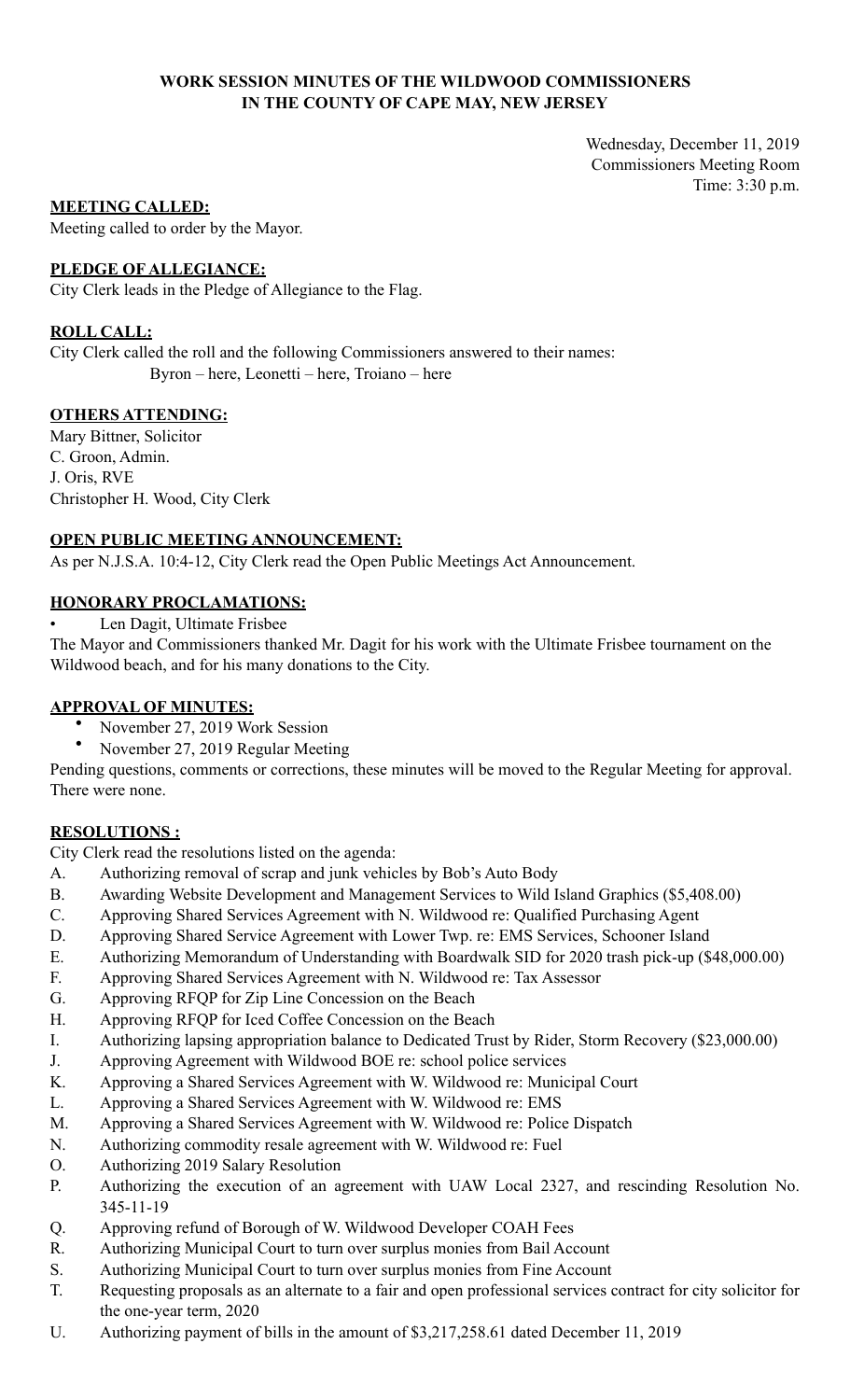V. Authorizing filing of all reports and other data contained in this agenda

# **ADDITIONAL RESOLUTIONS:**

I. Authorizing interest and grace period for 2020 tax/sewer collection

II. Authorizing cancellation of small balances

The Board agreed to table Resolutions K, L, M & N.

# **ORDINANCES:**

1157-19 Repealing Ordinance No. 1132-19 re: Lease of historic schoolhouse to

# Partners in Preservation **(INTRODUCTION/FIRST READING)**

Commissioner Byron asked if it's ok to do this type of ordinance. The solicitor said she has concerns, and thinks the organization should be sent a notice of breach of contract. The Mayor said the City gave them the building because one person asked for it, with the idea that we were going to work together. But, he said, there has been no partnership so far. The Board agreed to introduce the ordinance, and review the situation prior to Second Reading on December 31, 2019.

# **APPLICANTS:**

• Raffle, Special Olympics, Wildwoods Convention Center, January 11, 2020

# **NEW BUSINESS:**

None

# **REPORTS:**

• Engineer's Report – On file in the Engineer's Office.

# **EXECUTIVE SESSION:**

None

**ADJOURNED:** There being no further business to be discussed, this Work Session was adjourned at 3:50 p.m. Remarks as typed highlighted not verbatim as to subject matter. MOTION: Byron SECONDED: Leonetti ROLL CALL: Byron – Yes, Leonetti – Yes, Troiano – Yes

# $\mathcal{L}_\mathcal{L} = \mathcal{L}_\mathcal{L} = \mathcal{L}_\mathcal{L} = \mathcal{L}_\mathcal{L} = \mathcal{L}_\mathcal{L} = \mathcal{L}_\mathcal{L} = \mathcal{L}_\mathcal{L} = \mathcal{L}_\mathcal{L} = \mathcal{L}_\mathcal{L} = \mathcal{L}_\mathcal{L} = \mathcal{L}_\mathcal{L} = \mathcal{L}_\mathcal{L} = \mathcal{L}_\mathcal{L} = \mathcal{L}_\mathcal{L} = \mathcal{L}_\mathcal{L} = \mathcal{L}_\mathcal{L} = \mathcal{L}_\mathcal{L}$ PETER BYRON, COMMISSIONER

#### $\mathcal{L}_\mathcal{L} = \mathcal{L}_\mathcal{L} = \mathcal{L}_\mathcal{L} = \mathcal{L}_\mathcal{L} = \mathcal{L}_\mathcal{L} = \mathcal{L}_\mathcal{L} = \mathcal{L}_\mathcal{L} = \mathcal{L}_\mathcal{L} = \mathcal{L}_\mathcal{L} = \mathcal{L}_\mathcal{L} = \mathcal{L}_\mathcal{L} = \mathcal{L}_\mathcal{L} = \mathcal{L}_\mathcal{L} = \mathcal{L}_\mathcal{L} = \mathcal{L}_\mathcal{L} = \mathcal{L}_\mathcal{L} = \mathcal{L}_\mathcal{L}$ ANTHONY LEONETTI, COMMISSIONER

# $\mathcal{L}_\mathcal{L} = \mathcal{L}_\mathcal{L} = \mathcal{L}_\mathcal{L} = \mathcal{L}_\mathcal{L} = \mathcal{L}_\mathcal{L} = \mathcal{L}_\mathcal{L} = \mathcal{L}_\mathcal{L} = \mathcal{L}_\mathcal{L} = \mathcal{L}_\mathcal{L} = \mathcal{L}_\mathcal{L} = \mathcal{L}_\mathcal{L} = \mathcal{L}_\mathcal{L} = \mathcal{L}_\mathcal{L} = \mathcal{L}_\mathcal{L} = \mathcal{L}_\mathcal{L} = \mathcal{L}_\mathcal{L} = \mathcal{L}_\mathcal{L}$ ERNEST TROIANO, JR., MAYOR

ATTEST:

CHRISTOPHER H. WOOD, CITY CLERK

 DATE MINUTES APPROVED: December 31, 2019 CHRISTOPHER H. WOOD, CITY CLERK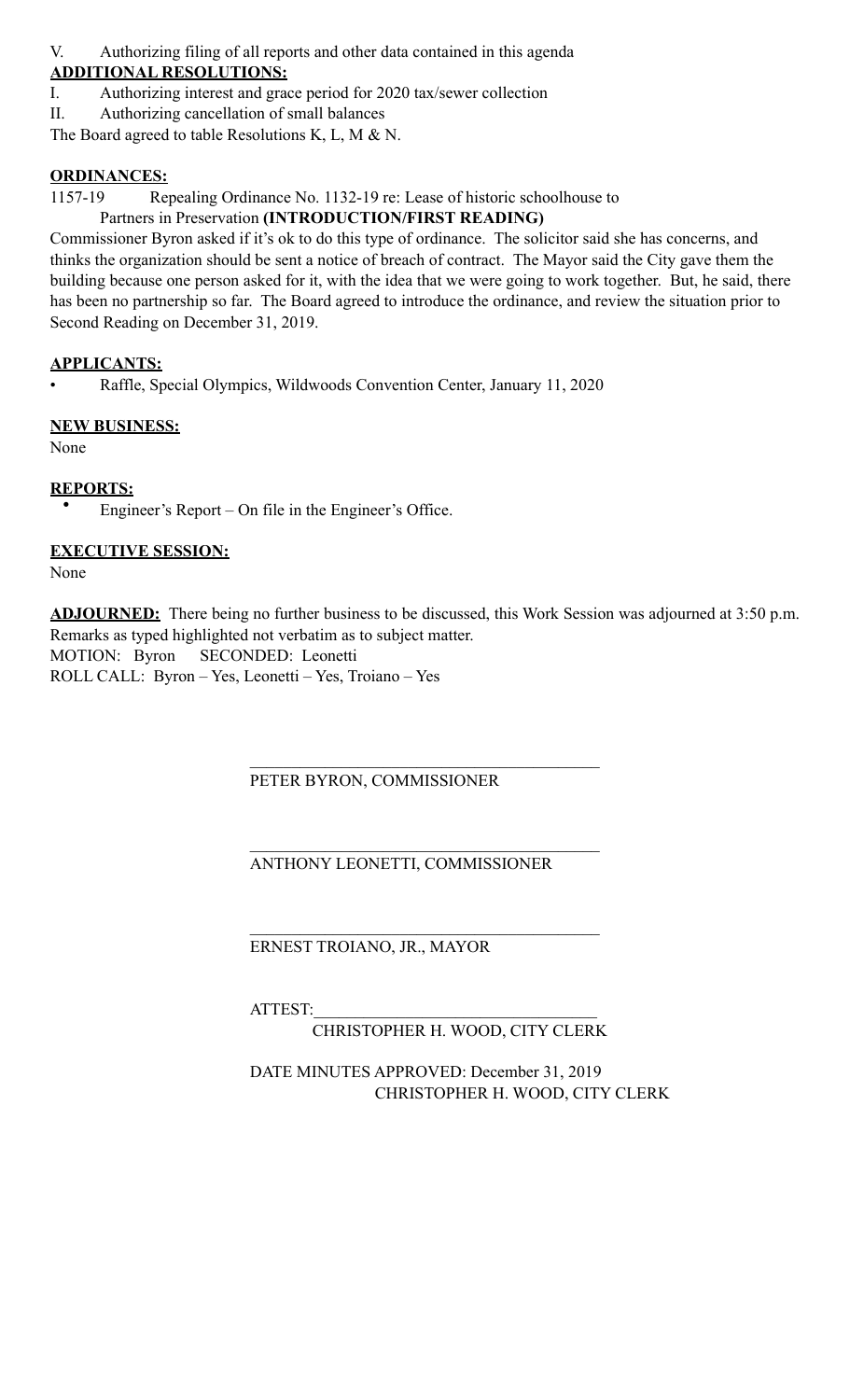# **REGULAR COMMISSION MINUTES OF THE WILDWOOD COMMISSIONERS IN THE COUNTY OF CAPE MAY, NEW JERSEY**

Wednesday, December 11, 2019 Commissioner's Meeting Room Time: 3:51 p.m.

#### **MEETING CALLED**

Meeting called to order by the Mayor.

#### **PLEDGE OF ALLEGIANCE**

City Clerk leads in the Pledge of Allegiance to the Flag.

#### **ROLL CALL**

City Clerk called the roll and the following Commissioners answered to their names: Byron – here, Leonetti – here, Troiano - here

# **OTHERS ATTENDING**

Mary Bittner, Solicitor C. Groon, Admin. J. Oris, RVE Christopher H. Wood, City Clerk

# **OPEN PUBLIC MEETING ANNOUNCEMENT**

As per N.J.S.A. 10:4-12, City Clerk read the Open Public Meetings Act Announcement.

# **EARLY PUBLIC COMMENT:**

• None

# **APPROVAL OF MINUTES:**

- November 27, 2019 Work Session
- November 27, 2019 Regular Meeting

MOTION: Leonetti SECOND: Byron

ROLL CALL: Byron – Yes, Leonetti –Yes, Troiano – Yes

**RESOLUTIONS**: City Clerk read the resolutions listed on the agenda.

- 380-12-19 Authorizing removal of scrap and junk vehicles by Bob's Auto Body
- 381-12-19 Awarding Website Development and Management Services to Wild Island Graphics (\$5,408.00)
- 382-12-19 Approving Shared Services Agreement with N. Wildwood re: Qualified Purchasing Agent
- 383-12-19 Approving Shared Service Agreement with Lower Twp. re: EMS Services, Schooner Island
- 384-12-19 Authorizing Memorandum of Understanding with Boardwalk SID for 2020 trash pick-up (\$48,000.00)
- 385-12-19 Approving Shared Services Agreement with N. Wildwood re: Tax Assessor
- 386-12-19 Approving RFQP for Zip Line Concession on the Beach
- 387-12-19 Approving RFQP for Iced Coffee Concession on the Beach
- 388-12-19 Authorizing lapsing appropriation balance to Dedicated Trust by Rider, Storm Recovery (\$23,000.00)
- 389-12-19 Approving Agreement with Wildwood BOE re: school police services
- 390-12-19 Authorizing 2019 Salary Resolution
- 391-12-19 Authorizing the execution of an agreement with UAW Local 2327, and rescinding Resolution No. 345-11-19
- 392-12-19 Approving refund of Borough of W. Wildwood Developer COAH Fees
- 393-12-19 Authorizing Municipal Court to turn over surplus monies from Bail Account
- 394-12-19 Authorizing Municipal Court to turn over surplus monies from Fine Account
- 395-12-19 Requesting proposals as an alternate to a fair and open professional services contract for city solicitor for the one-year term, 2020
- 396-12-19 Authorizing payment of bills in the amount of \$3,217,258.61 dated December 11, 2019
- 397-12-19 Authorizing filing of all reports and other data contained in this agenda
- 398-12-19 Authorizing interest and grace period for 2020 tax/sewer collection
- 399-12-19 Authorizing cancellation of small balances
- MOTION: Byron SECOND: Leonetti
- ROLL CALL: Byron Yes, Leonetti –Yes, Troiano Yes